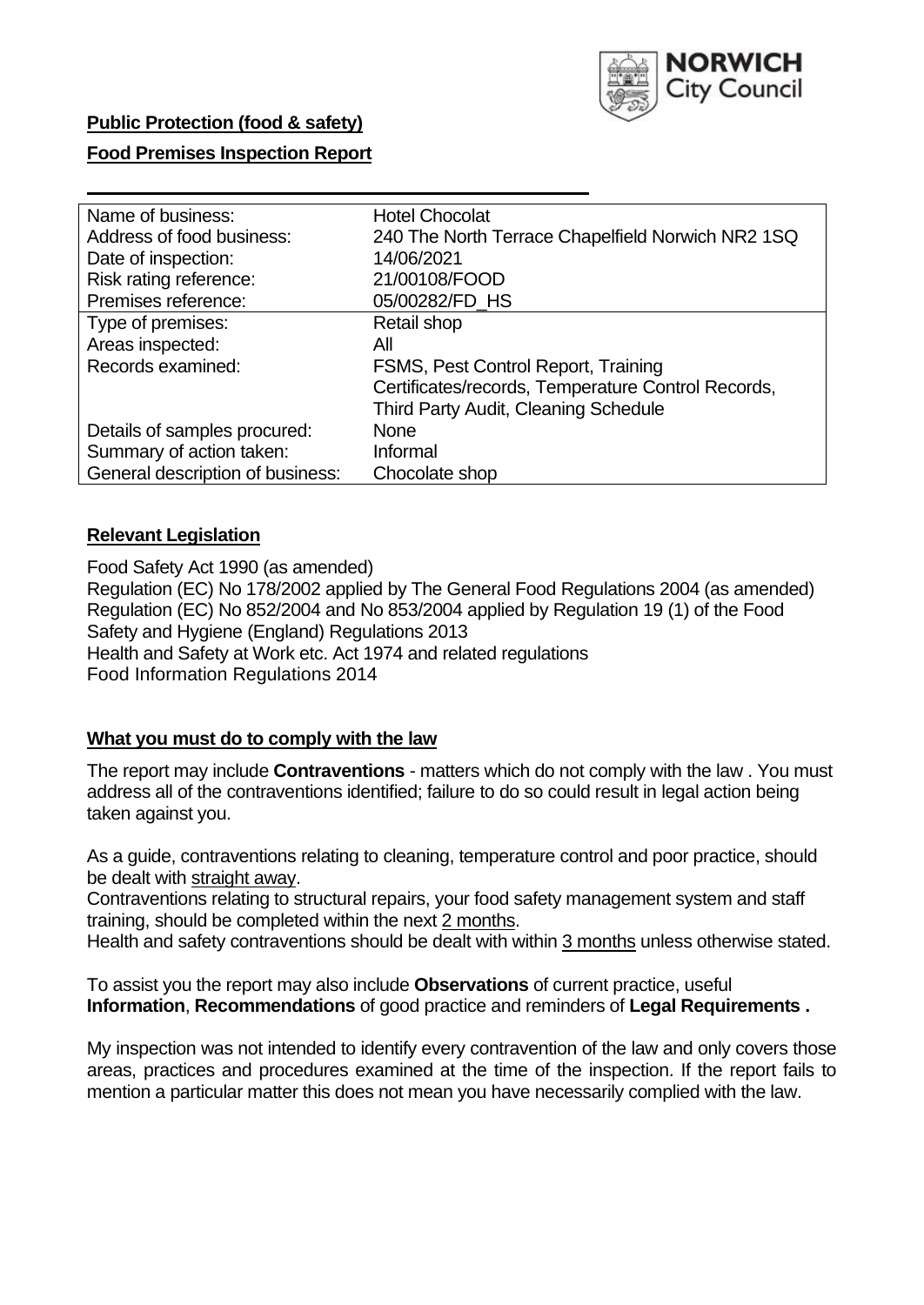# **FOOD SAFETY**

### **How we calculate your Food Hygiene Rating:**

 The food safety section has been divided into the three areas which you are scored against for the hygiene rating: 1. food hygiene and safety procedures, 2. structural requirements and 3. confidence in management/control procedures. Each section begins with a summary of what was observed and the score you have been given. Details of how these scores combine to produce your overall food hygiene rating are shown in the table.

| <b>Compliance Area</b>                     |          |    |           | <b>You Score</b> |                |    |           |    |                |  |  |
|--------------------------------------------|----------|----|-----------|------------------|----------------|----|-----------|----|----------------|--|--|
| Food Hygiene and Safety                    |          |    | 0         | 5.               | 10             | 15 | 20        | 25 |                |  |  |
| <b>Structure and Cleaning</b>              |          |    | $\Omega$  | 5                | 10             | 15 | 20        | 25 |                |  |  |
| Confidence in management & control systems |          |    | 0         | 5.               | 10             | 15 | 20        | 30 |                |  |  |
|                                            |          |    |           |                  |                |    |           |    |                |  |  |
| <b>Your Total score</b>                    | $0 - 15$ | 20 | $25 - 30$ |                  | $35 - 40$      |    | $45 - 50$ |    | > 50           |  |  |
| <b>Your Worst score</b>                    | 5        | 10 | 10        |                  | 15             |    | 20        |    | $\blacksquare$ |  |  |
|                                            |          |    |           |                  |                |    |           |    |                |  |  |
| <b>Your Rating is</b>                      | 5        |    | 3         |                  | $\overline{2}$ |    |           |    | $\Omega$       |  |  |

Your Food Hygiene Rating is 5 - a very good standard



## **1. Food Hygiene and Safety**

 requirements. You have safe food handling practices and procedures and all the Food Hygiene standards are excellent. You demonstrated full compliance with legal necessary control measures to prevent cross-contamination are in place. **(Score 0)** 

#### Temperature Control

**Observation** I was pleased to see you were able to limit bacterial growth and/or survival by applying appropriate temperature controls at points critical to food safety and that you were monitoring temperatures.

Poor Practices

### **2. Structure and Cleaning**

 The structure facilities and standard of cleaning and maintenance are all of a good standard and only minor repairs and/or improvements are required. Pest control and waste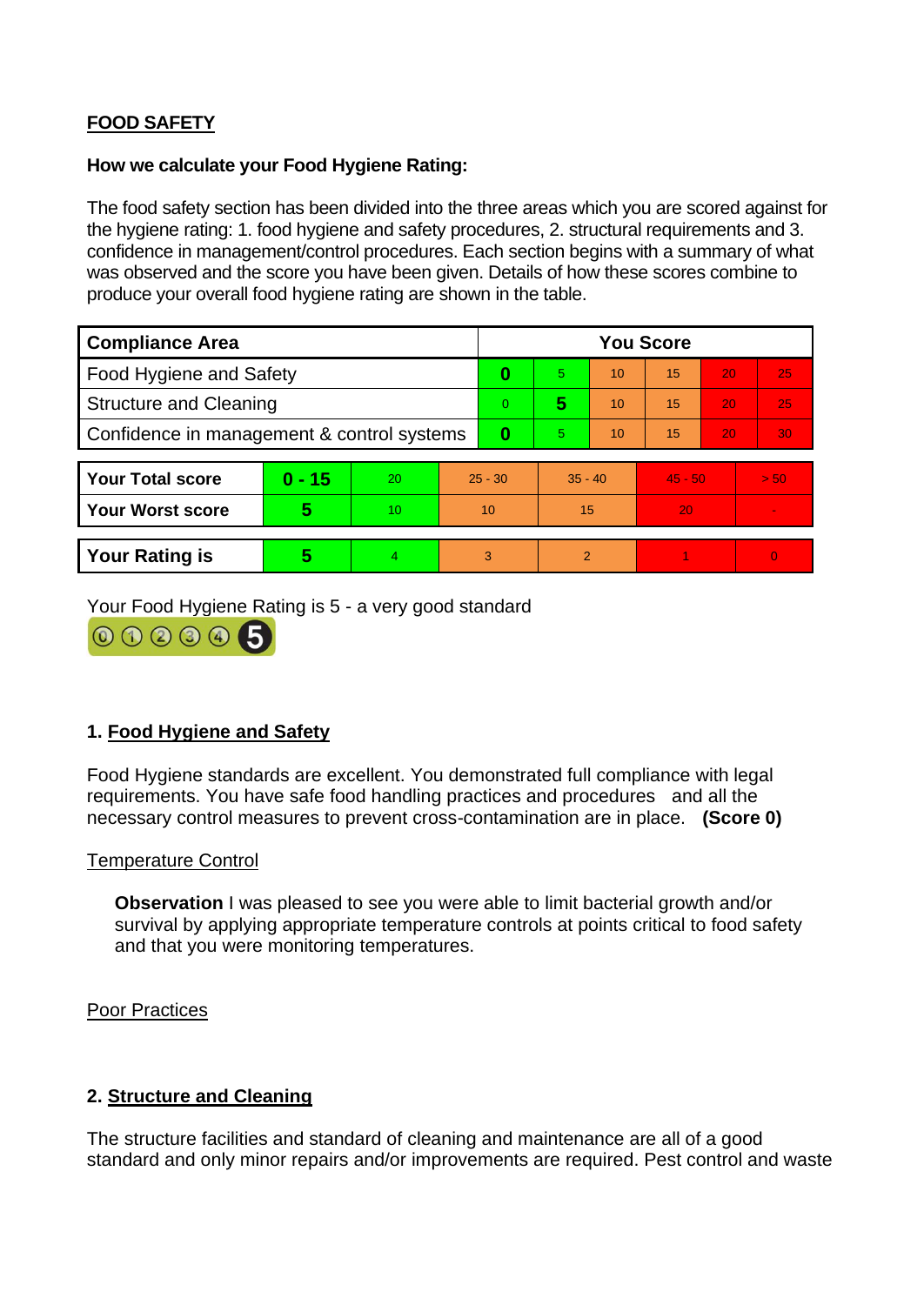disposal provisions are adequate. The minor contraventions require your attention. **(Score 5)** 

## Cleaning of Structure

**Contravention** The following items were dirty and require more frequent and thorough cleaning:

- floor/wall junctions
- flooring behind and under equipment
- edges to shelving in shop

### Cleaning Chemicals / Materials / Equipment and Methods

**Observation** I was pleased to see that the premises was kept clean and that your cleaning materials, methods and equipment were able to minimise the spread of harmful bacteria between surfaces.

#### **Maintenance**

**Observation** You are maintaining the premises in good condition.

 time of my visit the door to the WC was left open, the door should be kept closed at all **Recommendation** I recommend that you provide a self closure to the WC door, at the times

### Facilities and Structural provision

 **Recommendation** Do not use cardboard on floor surfaces, as the floor cannot be kept clean.

### Pest Control

 **Observation** You have a pest control contract in place and there is no evidence of pest activity on the premises.

### **3. Confidence in Management**

 appropriate and being maintained. All your staff are suitably supervised and trained. You A food safety management system is in place and you comply fully with the law. Hazards to food are understood properly controlled managed and reviewed. Your records are have a very good track record. **(Score 0)**